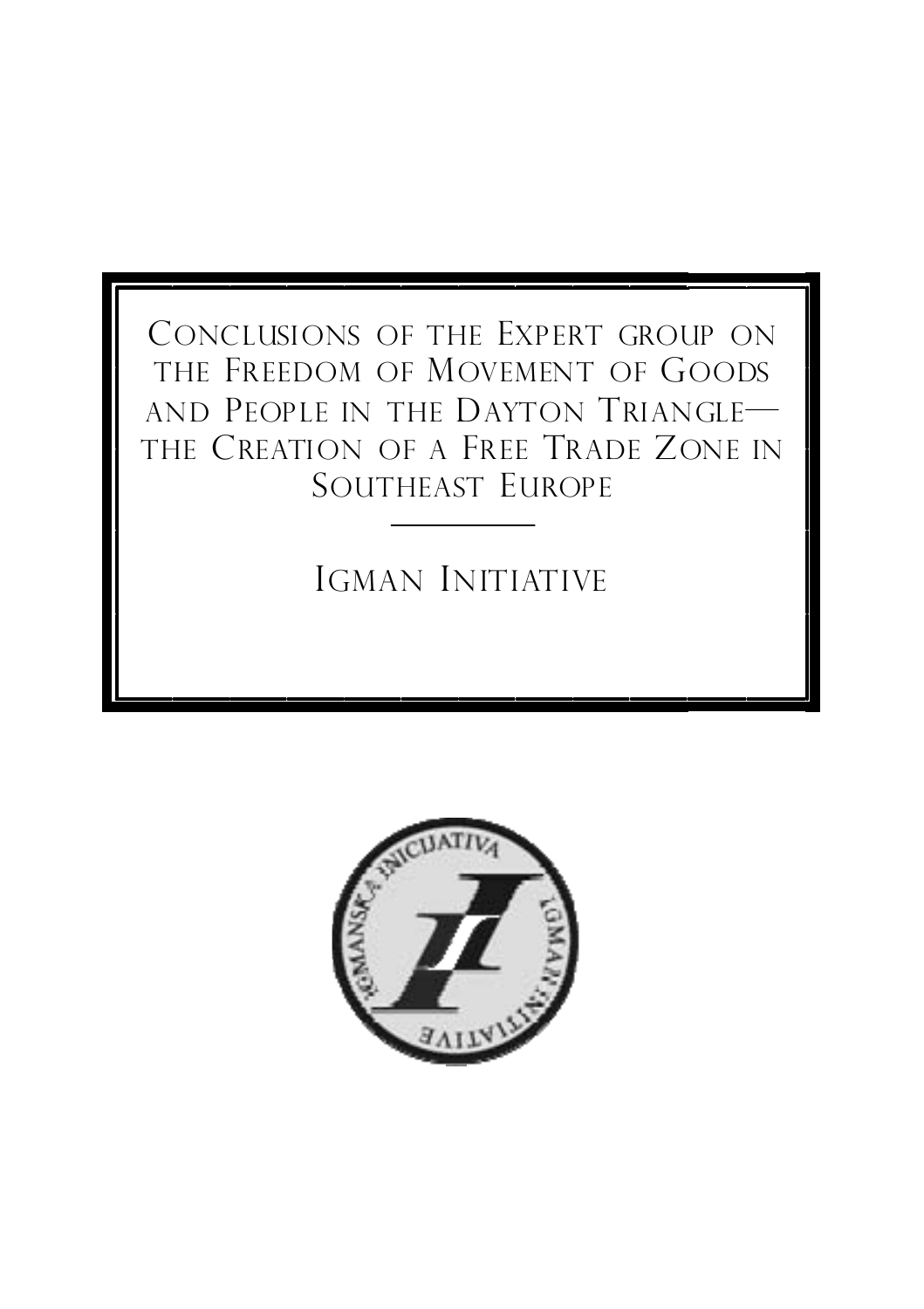At the Fourth Session of the Igman Initiative (October 19 – 21, 2001 Dubrovnik) the following pos itions were adopte d by the members hip. These positions were drafted by the expert group for the freedom of movement of goods a nd pe ople a cross common borders :

- 1. As one of the steps towards defining a model for the reestablishment of understanding and peace between the states and peoples of the Dayton Triangle as well as towards improving the overall relations in Southeast Europe, we call upon the governments of Bosnia and Herzegovina, the Republic of Croatia and Yugoslavia, following the signature of bilateral free trade agreements, to bind these agreements with the goal of creating a unified multilateral agreement that would later be open to all other countries in the region.
- 2. Prior to the execution of the project for creating a free trade zone, it is important to point out the fact that cooperation and economic ties of the three countries, with the perspective of expanding the process to all countries of the region would have a special significance
	- for the expedited economic development and prosperity for every individual country as well as the region as a whole.
	- for the strengthening of the position of the region in preparation for ascension into the European Union and the following participation within that Union
	- **for the improvement of status when approaching third** markets and for foreign investment from private capital and transnational corporations
	- for more successful participation in the globalization of the world market
	- for the expansion of the market in this region
- 3. Throughout the contemporary world, countries are joining together in regional networks, which reflects the fact that, with the exception of this region, a country cannot be found in the world which does not in some way connect, and even integrate with its neighbors. If this is recognized as beneficial and useful for all, then there is no reason to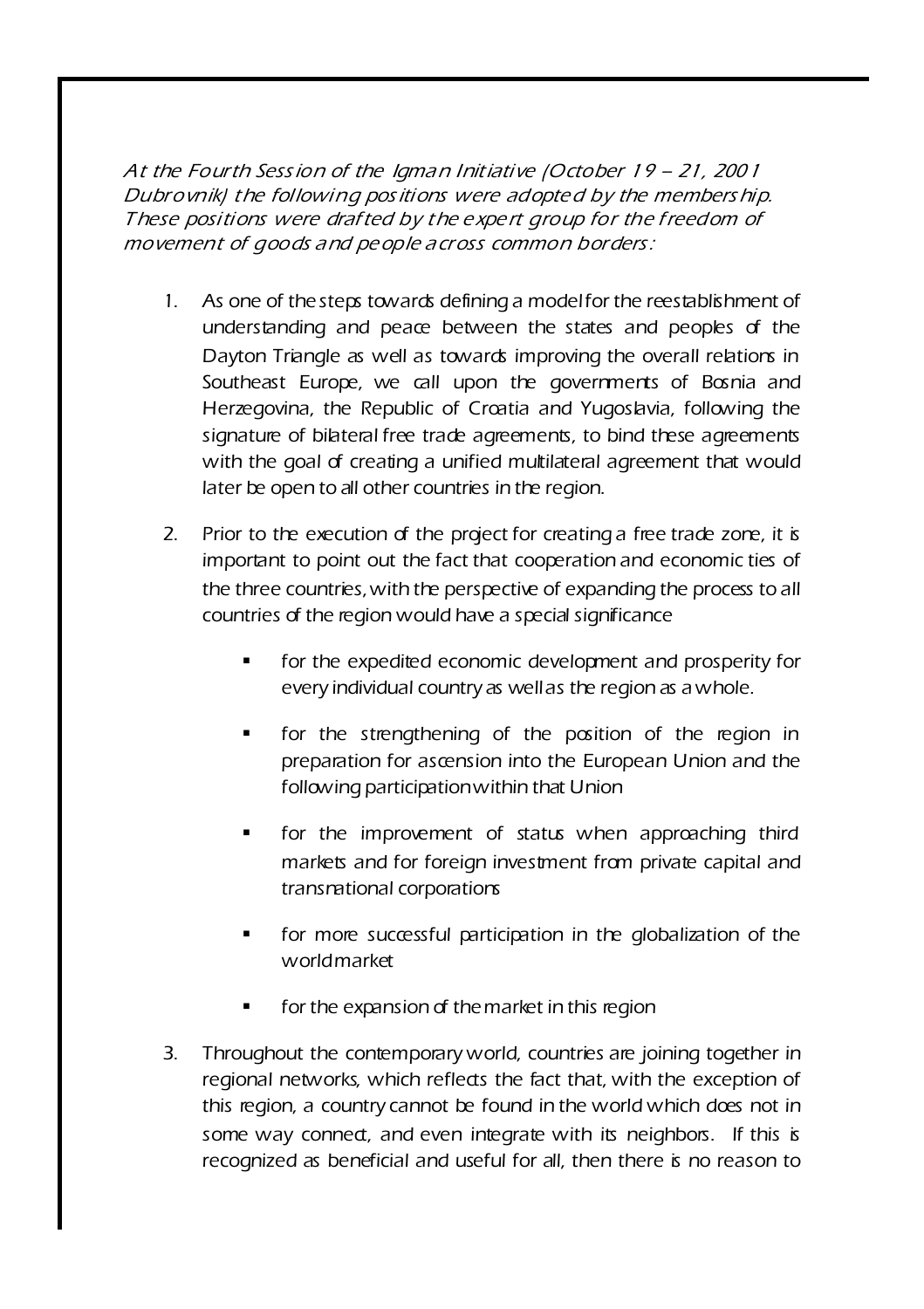believe that this region would be an exception. Regional cooperation in this area is compatible with the interests of the participating countries and at the same time represents a responsibility that is expressed in all relevant documents of the European Union and other initiatives, including the Stability Pact for Southeast Europe.

4. Regional cooperation can be brought about in different ways and in different forms. Recognizing that Southeast Europe was recently a place of armed conflict and the resulting lack of trust and the lack of any type of communications, it is understood that the first steps for overcoming this situation must be modest and careful, and almost completely instigated by the international community.

It is encouraging, however, that cooperation has begun and it is understandable that is has grown in the form of bilateral connections and relations which remind us of a long past time.

In adopting the Memorandum of Understanding on Trade Liberalization and Facilitation (June, 2001), the countries of Southeast Europe accepted the obligation to, by the end of 2002, complete bilateral free trade agreements with all other countries in the region. That initiative is certainly significant, however it is not limiting – on the  $contrary - it just opens the space for future steps in advancing goals$ which are supported through the formation of a free trade zone within the entire region. In addition, the goal of the movement of NGOs gathered together under the umbrella of the Igman Initiative is to expedite these processes, so that in any event it would not be mandatory to wait until the end of 2002 to meet these obligations.

5. The beneficial effects of the multilaterally agreed reductions or eliminations of various barriers to international trade in smaller or wider areas have been spelled out in the existing economic literature. If these reductions and eliminations are partitioned into a network of bilateral agreements, the effects are significantly smaller. The world has very few examples of bilateral tariff agreements, where multilateral arrangements cover the entire globe.

Therefore in this area it is also necessary to enter this phase of negotiations concerning a free trade zone as soon as possible, as an unavoidable link in the further multifaceted connection of the